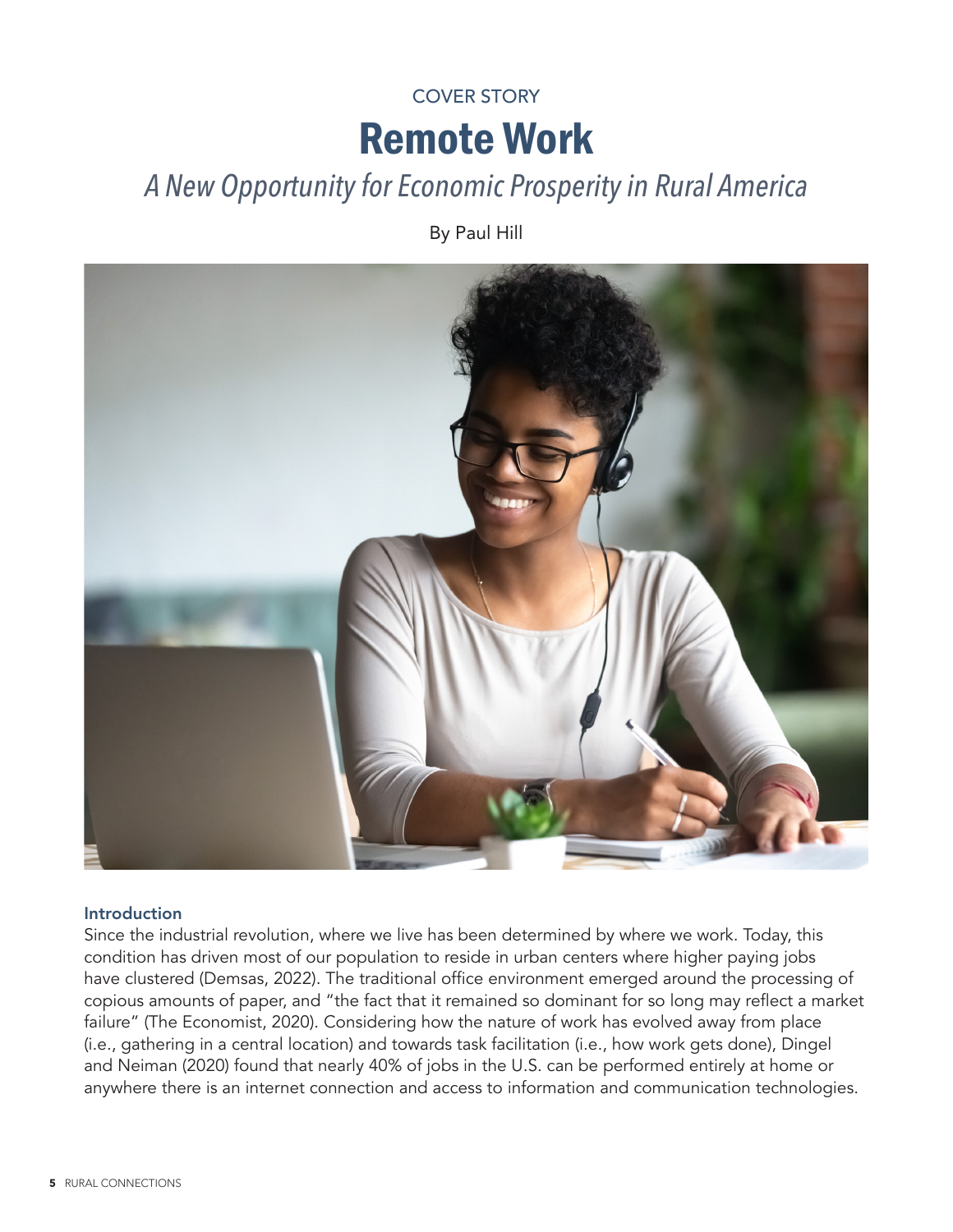**"We are only beginning to see the sweeping societal impacts of remote work, but the geographic influence of the practice has already demonstrated that change is well underway."**

# The Diffusion of Remote Work

Despite being introduced in the late 1970s, multiple studies report the adoption of remote work occurring slowly over time, (Bailey & Kurland, 2002; Dutton et al., 1987; Gajendran & Harrison, 2007; Hamilton, 2011; Martin, 2012; Mokhtarian, 1991; Useem, 2017). In my own study of remote work adoption, conducted in the U.S. in November 2020, results showed an increase in remote work implementation in response to COVID-19 (Hill, 2021). Most organizational leaders who implemented the practice during this time considered the experience favorable and estimated that some employees would continue to work remotely after COVID-19. However, according to Everitt Rogers' (2003) theory of Diffusion of Innovations, the unanticipated implementation of remote work does not represent true adoption of the practice, but a positive experience with the practice on a trial basis increases the likelihood of adoption in the future.

In a more recent Pew Research Center survey conducted in January 2022, 59% of U.S. workers who reported that their job duties could be performed from home were still working from home all or most of the time (Parker et al., 2022). While this metric is down from 71% at the height of the coronavirus pandemic in October 2020, it is substantially higher than the 23% of U.S. workers who reported working from home frequently before COVID-19 (Parker et al., 2020). Based on the prevailing practice of remote work and high favorability levels in response to COVID-19, it is expected that organizations will continue to progress through the process of remote work adoption until it becomes standard practice (Rogers, 2003).

We are now witnessing the widespread adoption of remote work, attributable to advances in technology and economic shifts to more service and knowledge-based industries, but primarily accelerated by COVID-19 (Hill, 2021; Shreedhar et al., 2022). Prior to the pandemic, the practice of remote work was more uncommon than it should have been. The unexpected rise of remote work was not a one-time event, but the perpetuation of a decades long trend of an increasing segment of the workforce working remotely (Rembert, 2021). The diffusion of remote work as a modern workplace practice is changing the landscape of business operations, but it also has the potential to fundamentally reshape the economies of rural America (Demsas, 2022).

# Irregular Migration Trends

While more people are working remotely than ever before, new studies reveal that they are also planning to move (Haslag & Weagley, 2021; Ozimek, 2022). This is because "for the first time, remote work allowed many people across the country to see a life in which the location of their job and where they live did not have to be one and the same" (Ozimek, 2022). We are only beginning to see the sweeping societal impacts of remote work, but the geographic influence of the practice has already demonstrated that change is well underway.

In a 2022 study of over 23,000 people in the U.S., Upwork, a freelance talent marketplace, identified remote work as a primary factor influencing Americans' plans to relocate (Ozimek, 2022). The study estimates between 14 to 23 million Americans are planning to move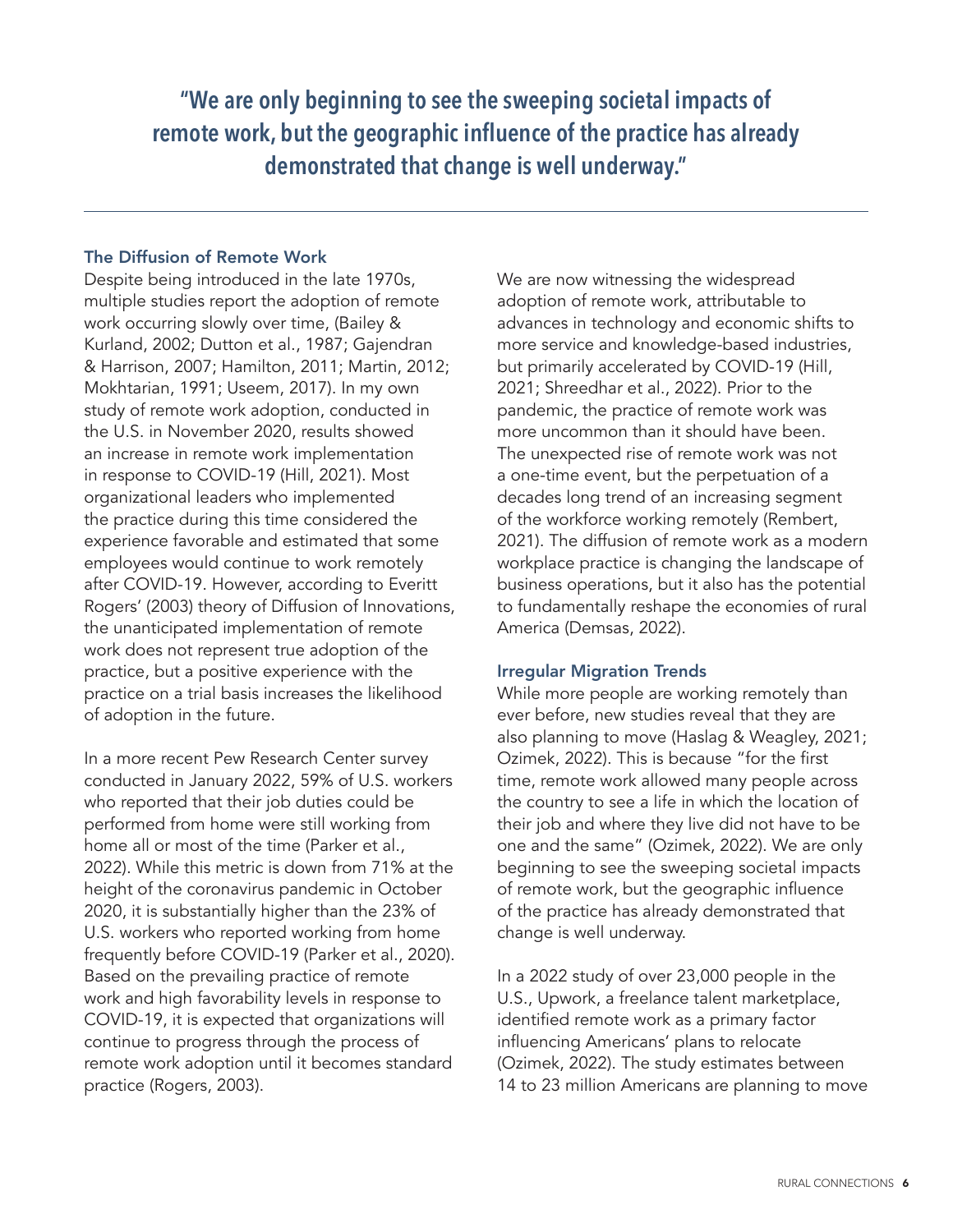as a result of remote work. Of those planning to move, 21% lived in major cities and 53% were seeking more affordable housing. These metrics combined with those already planning to move (regardless of remote work), signals that nearterm migration levels could increase three to four times their typical rate.

The widespread adoption of remote work is not expected to be fleeting. Barrero et al. (2021) provided several pieces of evidence and analysis supporting why remote work will endure beyond the pandemic. In particular, their research uncovered how U.S. patent applications for technologies that facilitate remote work more than doubled from January to September 2020. This development is expected to raise the effectiveness and quality of remote work over time, thus reinforcing the shift to remote work as a modern workplace practice. Overall, the pandemic's forced implementation of remote work removed hesitations related to biased expectations, experimentation costs, and coordination within business networks that had previously restrained the practice. With remote work expected to stick, we should expect migration trends to persist.

# Positioning Rural America for Economic Prosperity

Migration trends stimulated by remote work have unique implications for rural areas. As rural leaders we must anticipate these trends and appropriately position our communities to respond proactively. To this end, the Center on Rural Innovation provided six practical and creative recommendations for rural leaders to consider when creating economic and workforce development strategies and programs (Rembert, 2021). The following recommendations were based on extensive analysis of trends for rural America:

1. Build the broadband infrastructure of the future, and make sure people know where it is.

- 2. When attracting remote workers, incorporate housing into your economic development strategy.
- 3. Create spaces, places, and programs where remote workers can meet and network.
- 4. When working to increase remote employment for local workers, focus workforce development efforts on skills aligned with remote work professions.
- 5. When attracting remote workers, target workers that already have connections to your community.
- 6. Invest in quality of life. (Rembert, 2021, pp. 12-15)

The widespread adoption of remote work is a special occasion for rural areas to (1) leverage their community assets and distinct strengths to attract new residents with remote jobs, and (2) expand the local job market for current residents (Rembert, 2021). After years of stagnant or declining economic growth in rural America, the potential opportunities remote work can bring should excite rural leaders who recognize the chance they have to spur employment levels and cultivate a base of local talent in new ways.

Utah State University Extension's Rural Online Initiative (ROI) provides specialized remote work training to individuals for success in a rapidly changing economy (Rural Online Initiative, 2022). The program allows rural communities to provide on-going education, leverage existing talent and infrastructure, and strengthen county economic bases without requiring residents or new businesses to relocate. The ROI program takes an innovative approach to economic development for rural communities as remote work applies to more than just high-tech industries. It is a unique strategy for reducing unemployment, diversifying economies, and increasing median incomes throughout rural Utah.